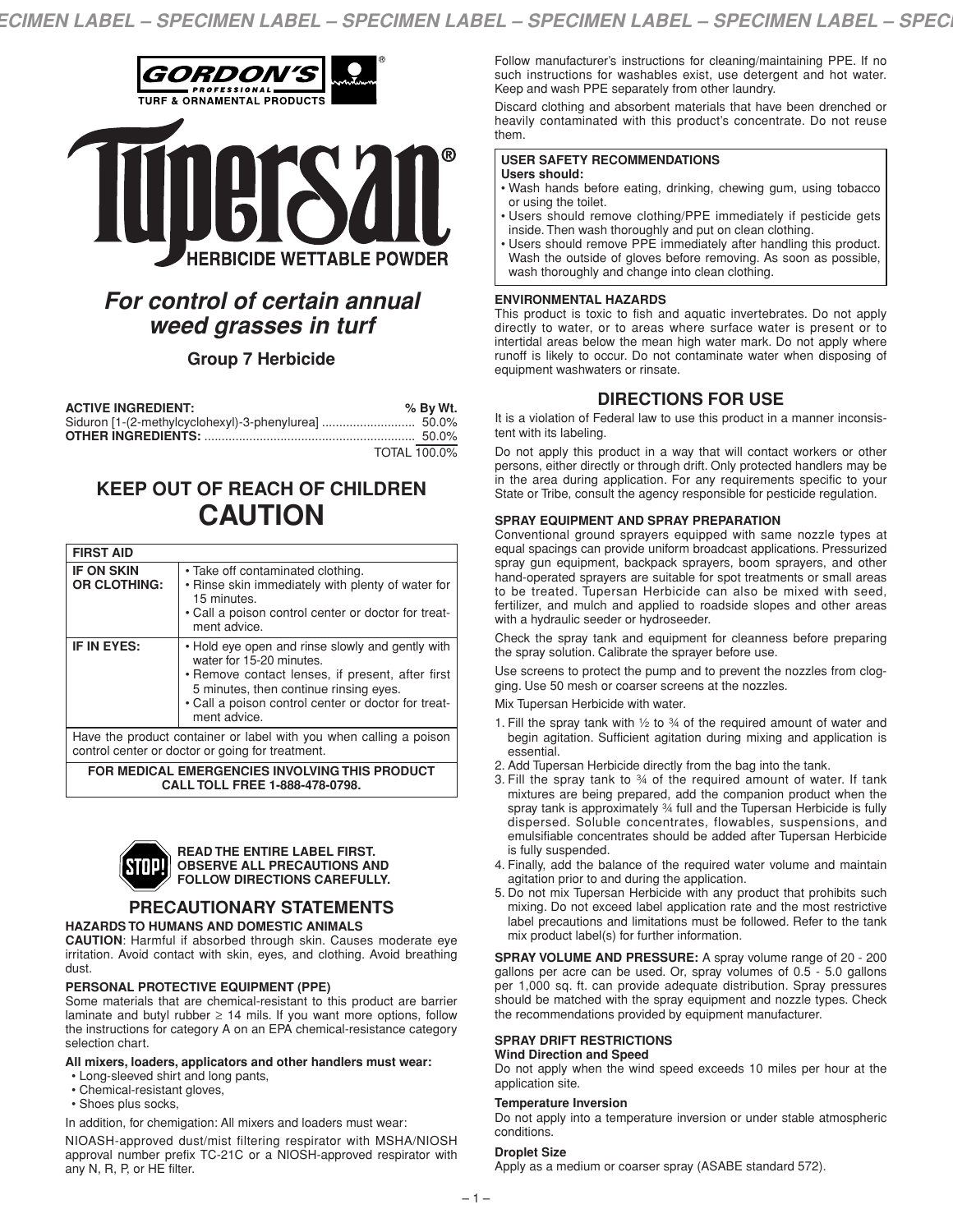## **Release Height**

Do not apply with a nozzle height of greater than 4 feet above the ground or crop canopy.

#### **RESTRICTIONS**

Do not apply to crops used for food or feed purposes.

Aerial application is prohibited.

Non-target plants can be adversely affected by this product.

Tupersan Herbicide must be used only in accordance with directions on this label.

## **AGRICULTURAL USE REQUIREMENTS**

Use this product only in accordance with its labeling and with the Worker Protection Standard, 40 CFR Part 170. This Standard contains requirements for the protection of agricultural workers on farms, forests, nurseries and greenhouses, and handlers of agricultural pesticides. It contains requirements for training, decontamination, notification and emergency assistance. It also contains specific instructions and exceptions pertaining to the statements on this label about personal protective equipment (PPE) and restricted-entry interval. The requirements in this box only apply to uses of this product that are covered by the Worker Protection Standard.

Do not enter or allow worker entry into treated areas during the restricted interval (REI) of 4 hours.

PPE required for early entry to treated areas that is permitted under the Worker Protection Standard and that involves contact with anything that has been treated, such as plants, soil or water, is:

• Coveralls

• Chemical-resistant gloves, made out of any waterproof material • Shoes plus socks

## **SOD FARMS AND GRASS SEED PRODUCTION**

Tupersan® Herbicide is a selective preemergent herbicide for the control of certain annual weed grasses in turf grown for grass seed and sod production. Tupersan Herbicide may be applied at time of seeding without causing injury to germinating seeds of many common temperate region grasses. Tupersan Herbicide is highly effective for the control of smooth crabgrass, large crabgrass, downy brome, and foxtails. Tupersan Herbicide may be used on established turf.

Tupersan Herbicide may be applied to the soil before the emergence of weeds and will control susceptible weed seedlings for an extended period. At seeding, preemergent applications of Tupersan Herbicide are made after planting but before the emergence of the grass seedlings.

Soil adsorption of siduron increases with higher levels of organic matter and/or higher clay contents. Soils with high organic matter levels require higher dosage rates than soils with low organic matter for equal performance. Also, soil textures with high clay content require higher dosage rates than soil textures with low clay content for equal performance.

Water is required to activate the herbicide following preemergent applications to the soil. Rainfall or irrigation ( $\geq$  1/2 to 1 inch) must be provided within three (3) days to optimize the weed control.

Application rates of Tupersan Herbicide for sod farms and grass seed crops are presented in Table 1.

| Table 1. Application Rates of Tupersan Herbicide for Sod Farms and<br>Grass Seed Production (Not For use on Sod Farms or Grass Seed<br>Production in AZ)                                                                                                                                             |                                |                                             |  |  |
|------------------------------------------------------------------------------------------------------------------------------------------------------------------------------------------------------------------------------------------------------------------------------------------------------|--------------------------------|---------------------------------------------|--|--|
| Turf<br><b>Species</b>                                                                                                                                                                                                                                                                               | Application<br><b>Schedule</b> | <b>Amount of Product</b><br>Pounds/Acre     |  |  |
| <b>Cool Season Grasses</b><br>• Bentgrass, Creeping<br>• Bentgrass, Colonial<br>• Fescue, Tall and Turf Types<br>• Kentucky Bluegrass<br>• Perennial Ryegrass<br>• Mixtures of Kentucky Bluegrass,<br>Perennial Ryegrass, and Fescues<br>• Smooth Bromegrass<br>• Orchardgrass<br>• Reed Canarygrass |                                |                                             |  |  |
| <b>At Seeding</b>                                                                                                                                                                                                                                                                                    | Single                         | 4 to 12 lb./Acre                            |  |  |
|                                                                                                                                                                                                                                                                                                      | Sequential                     | 6 to 12 lb./Acre<br>plus<br>4 to 6 lb./Acre |  |  |
| <b>Fall Plantings and Established Turf</b>                                                                                                                                                                                                                                                           | Single                         | 16 to 24 lb./Acre                           |  |  |

**NEWLY SEEDED AREAS:** Apply this product to grass seedlings after the onset of tillering and after the grass seedlings have developed an adequate secondary root system. Usually, five to six leaves of the grass seedlings are visible when the first tiller appears.

**ESTABLISHED GRASS STANDS:** Apply this product in the spring and fall for grasses that have been planted for one or more seasons.

## **USE IN CHEMIGATION SYSTEMS**

#### **FOR COOL SEASON GRASS GROWN FOR SEED AND SOD PRODUCTION**

**Types of Irrigation Systems:** Apply Tupersan Herbicide only through sprinkler (including center pivot, lateral move, side roll, overhead solid set) irrigation systems. Do not apply Tupersan Herbicide through any other type of irrigation system.

#### **DIRECTIONS FOR SPRINKLER IRRIGATION SYSTEMS**

**Uniform Water Distribution and System Calibration:** The irrigation system must provide uniform distribution of treated water. Turfgrass injury, lack of effectiveness can result from nonuniform distribution of treated water.

The system must be calibrated to uniformly apply the rates specified for chemigation application for specific crops. If you have questions about calibration, you should contact State Extension Service specialists, equipment manufacturers or other experts.

**Chemigation Monitoring:** A person knowledgeable of the chemigation system and responsible for its operation, or under the supervision of the responsible person, shall shut the system down and make necessary adjustments should the need arise.

**Drift:** Do not apply when wind speed favors drift beyond the area intended for treatment.

Apply the pesticide continuously for the duration of the water application.

The system must be free of leaks and clogged nozzles.

#### **REQUIRED SYSTEM SAFETY DEVICES**

The system must contain a functional check valve, vacuum relief valve and low pressure drain appropriately located on the irrigation pipeline to prevent water source contamination from backflow.

The pesticide injection pipeline must contain a functional, automatic quick-closing check valve to prevent the flow of fluid back toward the injection pump.

The pesticide injection pipeline must also contain a functional, normally closed, solenoid-operated valve located on the intake side of the injection pump and connected to the system interlock to prevent fluid from being withdrawn from the supply tank when the irrigation system is either automatically or manually shut down.

The system must contain functional interlocking controls to automatically shut off the pesticide injection pump when the water pump motor stops.

The irrigation line or water pump must include a functional pressure switch which will stop the water pump motor when the water pressure decreases to the point where pesticide distribution is adversely affected.

Systems must use a metering pump, such as a positive displacement injection pump (e.g. diaphragm pump) effectively designed and constructed of materials that are compatible with pesticides and capable of being fitted with a system interlock.

Do not apply when wind speed favors drift beyond the area intended for treatment.

## **USING WATER FROM PUBLIC WATER SYSTEMS**

DO NOT APPLY TUPERSAN HERBICIDE THROUGH ANY IRRIGA-TION SYSTEM PHYSICALLY CONNECTED TO A PUBLIC WATER SYSTEM. Public water system means a system for the provision to the public of piped water for human consumption if such system has at least 15 service connections or regularly serves an average of at least 25 individuals daily at least 60 days out of the year.

Tupersan Herbicide may be applied though any of the recommended types of irrigation systems which may be supplied by a public water system only if the water from the public water system is discharged into a reservoir tank prior to pesticide introduction. There shall be a complete physical break (air gap) between the flow outlet end of the fill pipe and the top or overflow rim of the reservoir tank of at least twice the inside diameter of the fill pipe. Before beginning chemigation, always make sure that the air gap exists and that there is no blockage of the overflow of the reservoir tank. Any irrigation system using water supplied from a public water system must also meet the following requirements: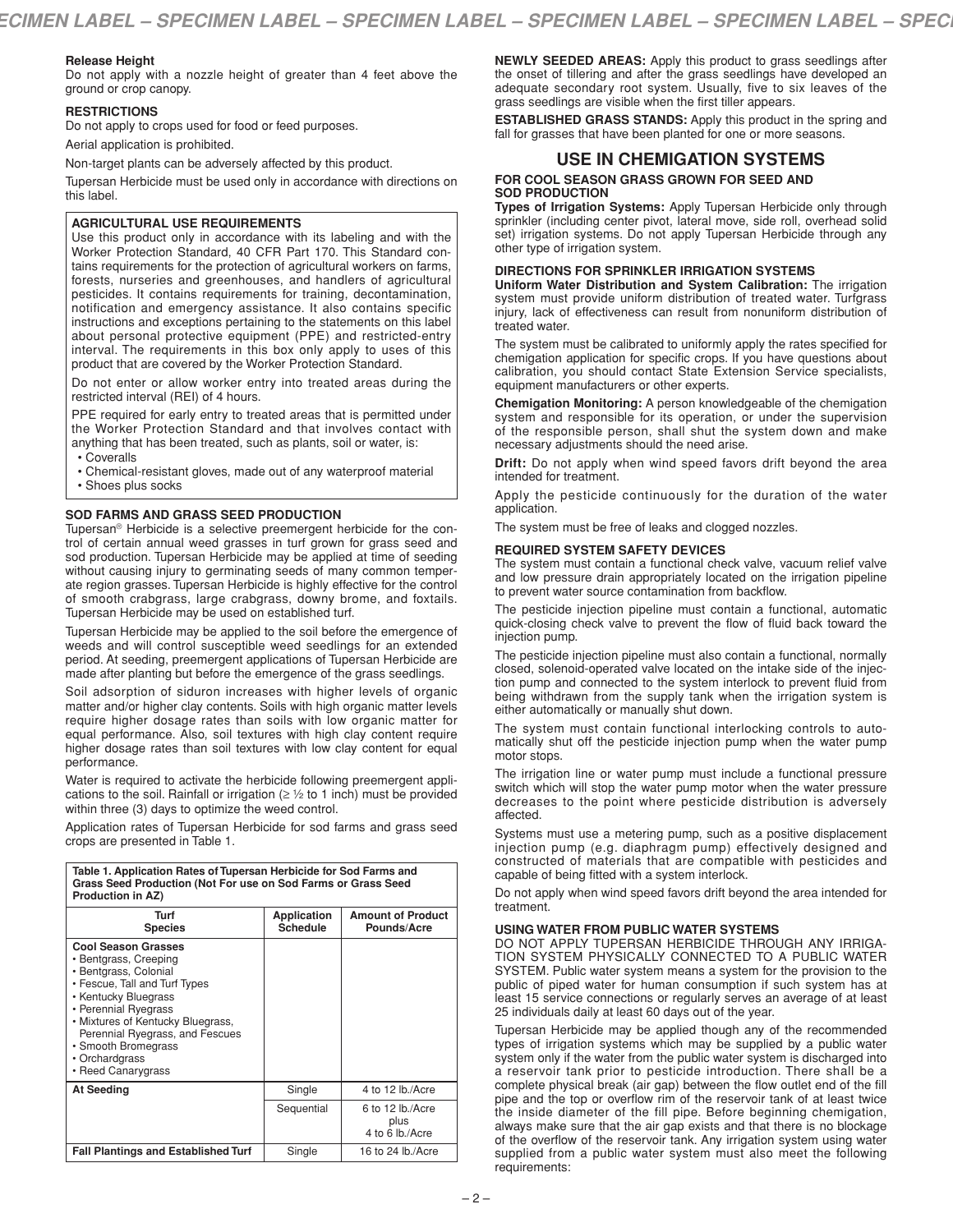The pesticide injection pipeline must contain a functional, automatic, quick closing check valve to prevent the flow of fluid back toward the injection pump. The pesticide injection pipeline must contain a functional, normally closed, solenoid-operated valve located on the intake side of the injection pump and connected to the system interlock to prevent fluid from being withdrawn from the supply tank when the irrigation system is either automatically or manually shut down. The system must contain functional interlocking controls to automatically shut off the pesticide injection pump when the water pump motor stops or in cases where there is no water pump, when the water pressure decreases to the point where pesticide distribution is adversely affected.

Systems must use a metering pump, such as a positive displacement injection pump (e.g., diaphragm pump) effectively designed and constructed of materials that are compatible with pesticides and capable of being fitted with a system interlock.

Do not apply when wind speed favors drift beyond the area intended for treatment.

### **AGITATION**

For application of Tupersan Herbicide, a chemical supply tank is necessary for premixing since Tupersan Herbicide needs to be mixed with water to ensure a uniform solution for injecting into the irrigation line. Constant strong mechanical or hydraulic agitation must be maintained in the chemical supply tank during the entire period of application.

## **DILUTION OF TUPERSAN HERBICIDE IN SUPPLY TANK**

Because a chemical supply tank is used, you must determine the required amount of Tupersan Herbicide and water to mix in the tank. For application by chemigation, do not mix Tupersan Herbicide with other crop protection products or fertilizers.

The amount of Tupersan Herbicide needed equals the number of pounds of Tupersan Herbicide to be applied per acre multiplied by the number of acres to be chemigated. Refer to Table 1 for the application rates of Tupersan® Herbicide for sod farms and grass seed crops.

The amount of solution needed equals the gallons of solution delivered per hour by the injection pump multiplied by the number of hours chemigation will take place to deliver half-inch of water.

**Cleaning the Chemical Injection System:** In order to accurately apply pesticides, the chemical injection system must be kept clean, free from chemical or fertilizer residues and sediments. Refer to your owner's manual or ask your equipment supplier for the cleaning procedure for your injection system.

**Flushing the Irrigation System:** At the end of the application period, allow time for all lines to flush the pesticide through all nozzles before turning off irrigation water. To ensure the lines are flushed and free of pesticides, a dye indicator may be injected into the lines to mark the end of the application period.

#### **SPRINKLER IRRIGATION SYSTEMS**

All directions and requirements listed under the **DIRECTIONS FOR SPRINKLER IRRIGATION SYSTEMS** section of this label must be followed for sprinkler irrigation systems. In addition, the following directions apply to sprinkler irrigation systems.

Do not apply when wind speed favors drift beyond the area intended for treatment.

It is recommended that nozzles in the immediate area of control panels, chemical supply tanks, pumps and system safety devices be plugged to prevent chemical contamination of these areas.

**Center-Pivot and Automatic-Move Linear Systems:** Inject the specified dosage per acre continuously for one complete revolution or move of the system. The system should be run at a speed that delivers a half-inch of water during the injection cycle.

**Solid Set and Manually Controlled Linear Systems:** Injection should be continuous over the entire irrigation period that will deliver a halfinch of water.

## **NON-AGRICULTURAL USE REQUIREMENTS**

The requirements in this box apply to uses of this product that are NOT within the scope of the Worker Protection Standard for agricultural pesticides (40 CFR Part 170). The WPS applies when this product is used to produce agricultural plants in farms, forests, nurseries or greenhouses.

**REENTRY:** Do not enter or allow others to enter until sprays have dried.

If watering in is required after the application, do not enter or allow others to enter the treated areas (except those involved in the watering) until the watering-in is complete and the surface is dry.

Tupersan Herbicide may be applied to the following sites and turfgrass species:

## **SITES:**

- Golf courses (fairways, greens, tees, aprons)
- Ornamental turfgrass and lawns
- Parks
- Sport facilities
- Roadsides

## **TOLERANT TURF:**

- Kentucky Bluegrass (Poa pratensis)
- Perennial Ryegrass (Lolium perenne)
- Tall Fescue (Festuca arundinacea)
- Zoysia (Zoysia japonica)
- Smooth Bromegrass (Bromus inermis)
- Orchardgrass (Dactylis glomerata)
- Reed Canarygrass (Phalaris arundinacea)
- **MODERATELY TOLERANT TURF:**
- Fescues (Festuca spp.) Chewing's (F. rubra)
	- Hard (F. ovina)
	- Red (F. rubra)
- Colonial Bentgrass (Agrostis tenuis)
- Creeping Bentgrass (Agrostis palustris)

**CREEPING BENTGRASS:** Most cultivars of creeping bentgrass have shown tolerance to Tupersan Herbicide, but all cultivars have not been tested for tolerance, and the response may vary with the environmental conditions and cultural practices. A tolerance test on a small area is recommended for the use of Tupersan Herbicide on other cultivars of creeping bentgrass.

### **WEEDS CONTROLLED:**

Crabgrass (Smooth), Large Crabgrass, Foxtail (Yellow, Green and Giant), Downy Brome, and Barnyardgrass.

## **WEEDS NOT CONTROLLED:**

Annual Bluegrass (Poa annua), Fall Panicum, Goosegrass, Dallisgrass, Clovers, Dandelion, Plantains, Chickweed, and other broadleaf weeds.

## **APPLICATION SCHEDULE AND RAINFALL/IRRIGATION**

Tupersan Herbicide is a preemergent herbicide for the control of smooth and large crabgrass during the establishment of perennial cool season grasses. Spring applications should coincide with the period of maximum weed germination. Siduron forms a chemical barrier to the weeds. As the weed seeds germinate, the developing seedlings absorb the herbicide resulting in seedling death.

All summer annual grasses do not germinate at the same time. If application timing does not coincide with the normal germination period of any of the annual grass weeds listed on this label, weed control results may be erratic or poor. Sequential applications at the recommended rate can be made at 4 weeks following the initial application to provide season long control.

Soil adsorption of siduron increases with higher levels of organic matter and/or higher clay contents. Soils with high organic matter levels require higher dosage rates than soils with low organic matter for equal performance. Also, soil textures with high clay content require higher dosage rates than soil textures with low clay content for equal performance.

Rainfall or irrigation ( $\geq$  1/2 inch) must be provided within three (3) days to optimize the weed control.

Refer to Table 2 for the application rate of Tupersan Herbicide for cool season grasses at golf courses, lawns, parks, and ornamental grasses. Application rates to roadsides are presented in Table 3.